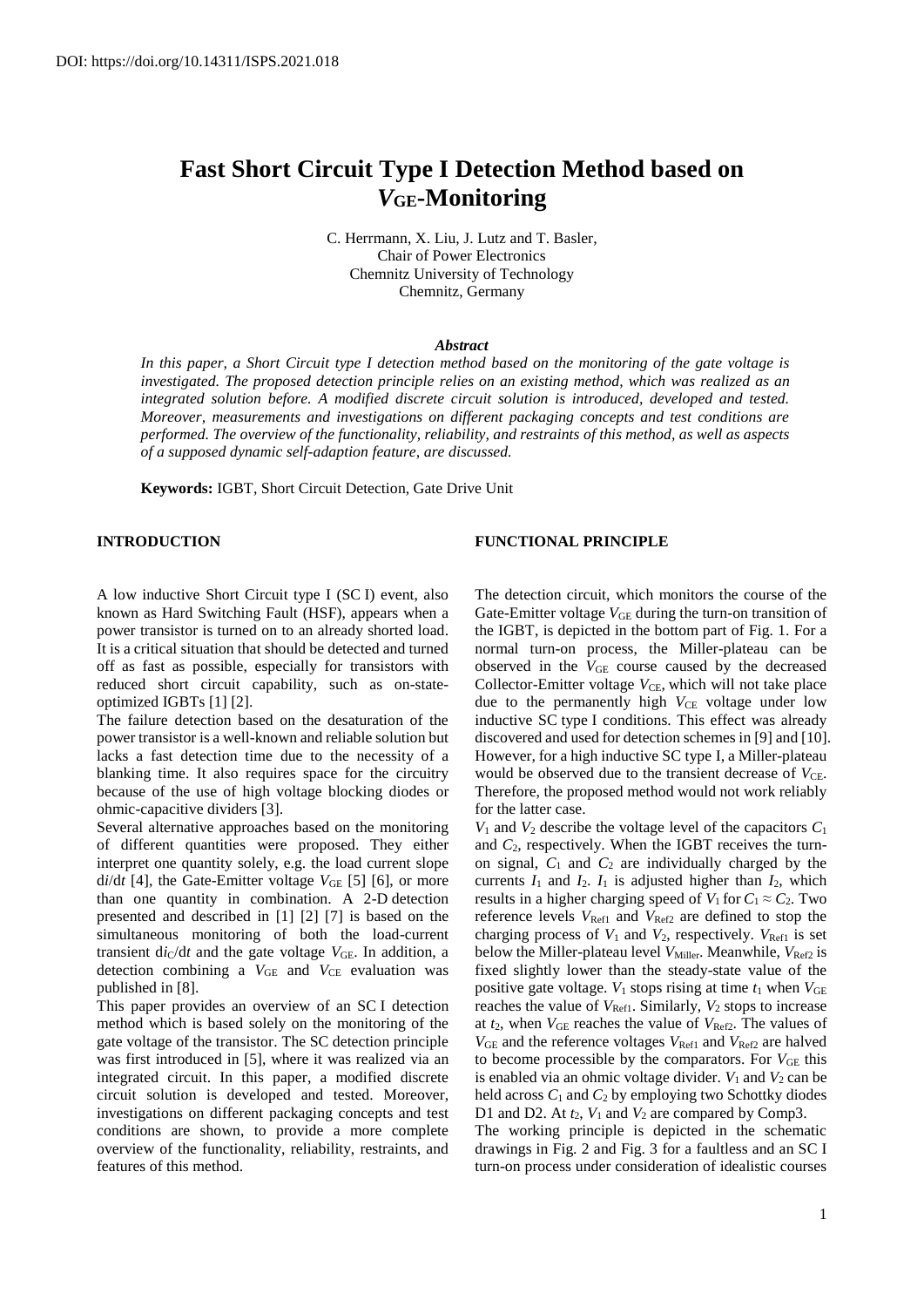courses of  $V_{GE}$ .

for  $V_1$ ,  $V_2$ , and the Fault-Signal  $V_{\text{Fault}}$  as well as typical



Fig. 1: Gate-signal-path (top) and detection circuit (bottom).

(1)

Under normal turn-on conditions, the relation (1) is applied due to a longer charging time  $t_2$  of  $V_2$ , see Fig. 2: Therefore, (2) holds, see Fig. 3. This results in a fault signal  $V_{\text{Fault}}$  when the gate voltage reaches  $V_{\text{Ref2}}$ :



**Fig. 2**: Working principle with idealistic courses for *V*1, *V*<sup>2</sup> (top), and *V*<sub>Fault</sub> (bottom) under normal switching operation.

On the contrary, under SC conditions  $V_2$  does not have enough time to reach the value of *V*1, because the rise of *V*GE is faster without the Miller-plateau.

$$
V_1 > V_2|_t = t_2 \tag{2}
$$



**Fig. 3**: Working principle with idealistic courses for  $V_1$ ,  $V_2$  (top), and *V*<sub>Fault</sub> (bottom) under SC I turn-on conditions.

The threshold time  $t_{th}$  is the time when  $V_2$  exceeds  $V_1$ . Since  $t_{\text{th}}$  is dependent on the rise time  $t_1$  of  $V_1$ ,  $t_{\text{th}}$  should automatically be adjusted to a certain value according to the slope of the *V*<sub>GE</sub>-course during turn-on. This potentially enables a self-adaption which will be discussed in a later section.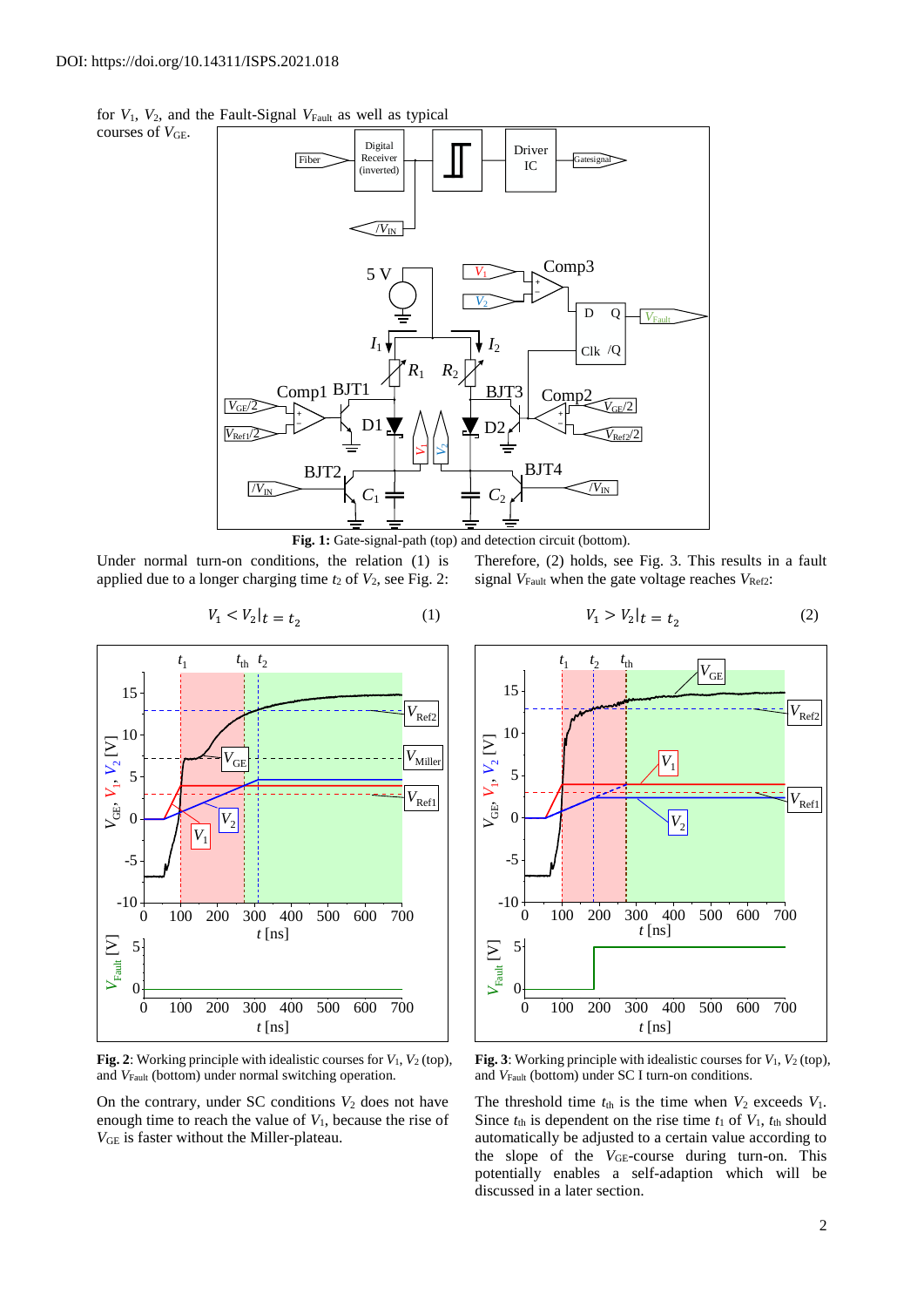# **MEASUREMENT SETUP**

To prove the detection method´s working principle, application-conform measurements representing normal and SC I turn-on transitions are performed. The load circuit is depicted in Fig. 4. The low-side switch being protected is subjected to a normal turn-on process during the double pulse test. In this case, the high-side consists of a load inductivity *L*Load and an antiparallel freewheeling diode FWD. For the SC I test, the high-side is shorted before the turn on. The gate voltage is reduced to half by an ohmic voltage divider consisting of two resistors  $R_{div}$ , to prevent the comparator input voltage from exceeding the allowable range.



**Fig. 4:** Load circuit and parts of the gate signal loop for double pulse and SC I test.

The investigations have been carried out with IGBTs in TO-247-3 and EconoPACK-housing from Infineon. In [Fig. 5,](#page-2-0) the proposed circuitry and the module are shown. The PCB on the lower left part of Fig. 5 represents the driver for the switch and its detection circuitry. It was used in this paper for testing IGBTs in both packages as mentioned before.



<span id="page-2-0"></span>**Fig. 5:** Connection between EconoPACK-module with Gate Drive Unit (GDU) and detection circuit (bottom left).

## **MEASUREMENTS FOR GENERAL VALIDATION**

In this section, the general working principle and detection accuracy of the method is demonstrated and proved. The following measurements have been generated using an IGBT-module FS75R17KE3 from Infineon in EconoPACK-housing under applicationcompliant conditions with reference voltages set to  $V_{\text{Ref1}} = 3.8 \text{ V}$  and  $V_{\text{Ref2}} = 13.8 \text{ V}$ .

For the non-fault case (1) see [Fig. 6.](#page-2-1) There is no fault signal given.



<span id="page-2-1"></span>**Fig. 6:** Courses of detection circuit  $V_1$ ,  $V_2$  (top), load circuit  $V_{\text{CE}}$ , *I*<sup>C</sup> (bottom), *V*GE, and *V*Fault during normal turn-on process.  $V_{\text{Bat}} = 600 \text{ V}, \quad I_C = 75 \text{ A}, \quad R_{\text{g,on}} = 6.4 \Omega, \quad L_{\text{Load}} = 500 \mu\text{H},$ *L*par = 70 nH; EconoPACK-module.

For all the partial figures showing measurements,  $V_{GE}$  is always measured and depicted to demonstrate its relation to  $V_1$  and  $V_2$  or  $V_{CE}$  and  $I_C$ .  $V_{Fault}$  is always shown to prove its validity for each measurement.

At the beginning of the Miller-phase LC-oscillations are visible in the  $V_{GE}$  signal excited by the  $di_C/dt$  during the current rise and Reverse Recovery event of FWD. Regarding the stray inductance in the gate-loop, the connection between the GDU-detection board and the module is not realized ideally, as can be seen in [Fig. 5.](#page-2-0) However, this does not affect the functionality of the

detection circuit concerning the correct classification of a normal turn-on event. Nevertheless, an optimized gate loop design could mitigate this issue.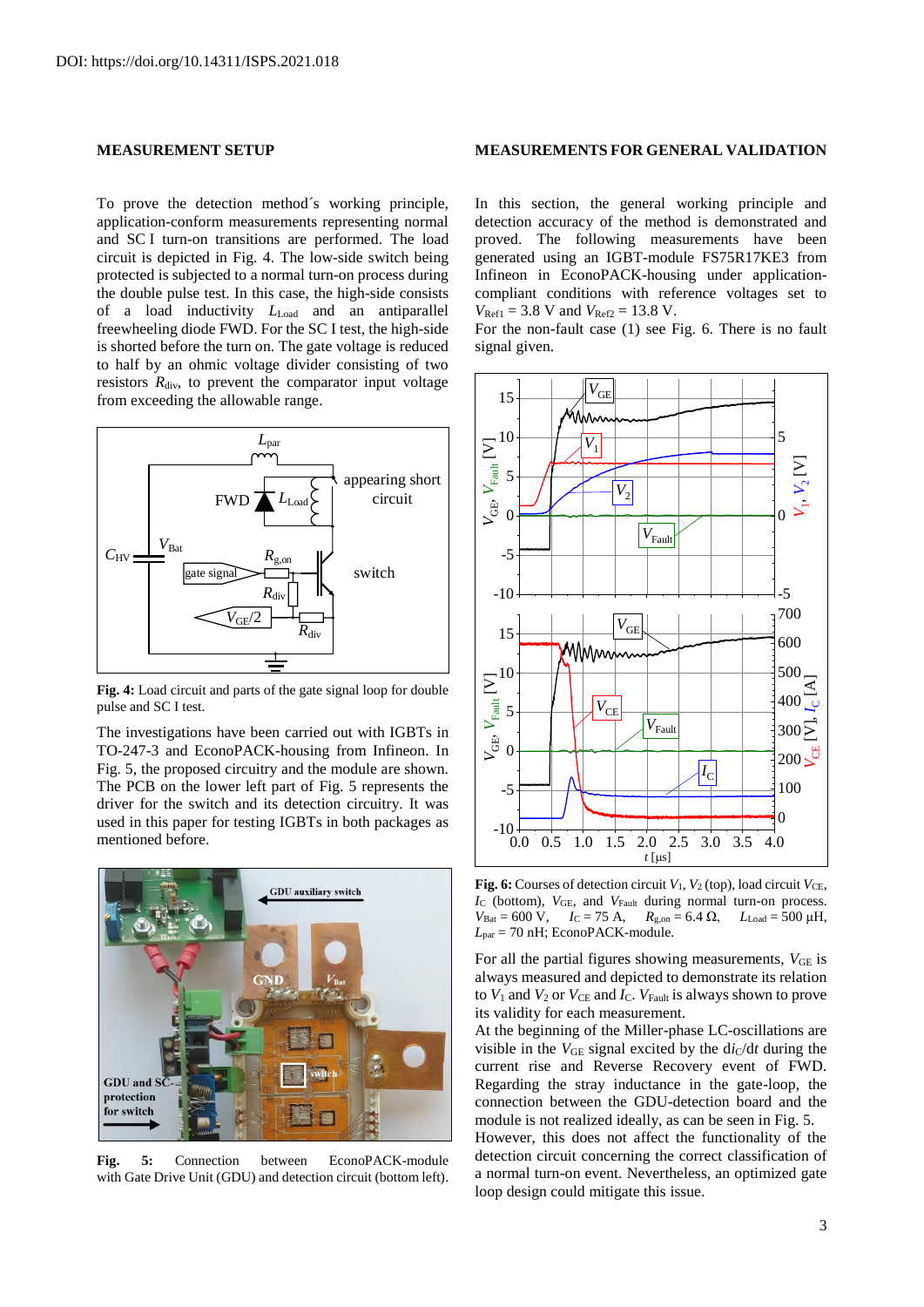A successfully detected SC measurement under the same conditions as before is shown in [Fig. 7.](#page-3-0) After turning on for around 300 ns, a short circuit is detected under given measurement conditions.



<span id="page-3-0"></span>**Fig. 7.** Courses of  $V_1$ ,  $V_2$  of the detection circuit (top),  $V_{\text{CE}}$ ,  $I_{\text{C}}$ of the load circuit (bottom), and  $V_{GE}$  and  $V_{Fault}$  during SC I.  $V_{\text{Bat}} = 600 \text{ V}, \quad I_C = 75 \text{ A}, \quad R_{\text{g,on}} = 6.4 \Omega, \quad L_{\text{Load}} = 500 \text{ µH},$  $L_{\text{par}}$  = 70 nH; EconoPACK-module.

The first measurements shown in [Fig. 6](#page-2-1) and [Fig. 7](#page-3-0) demonstrate that the proposed detection method can successfully distinguish between a normal and a failure turn-on. The detection offers a valid fault signal even before the static value of the positive gate voltage and short circuit current is attained. The detection mechanism can also be used within a 2-level turn-on procedure, where the full positive gate voltage is only released when no fault has been detected in the first turn-on step.

# **INVESTIGATION ON PACKAGES WITH AND WITHOUT A SENSE PIN**

The evaluation of the behavior of the short circuit detection has not only been carried out on modules in EconoPACK-housing but also on devices in TO-247-3 package. [Fig. 8](#page-3-1) shows the behavior during a normal turnon process using an IKW20N60T IGBT from Infineon under application relevant conditions. It is visible that, similarly to the EconoPACK-operation, oscillations occur from the appearance of the  $di_C/dt$  at turn on. Furthermore, the measured gate voltage  $V_{GE}$  is subjected to a transient increase at the beginning of the Millerphase between 300 and 350 ns.

Although the current slope  $di_C/dt$  for the TO-package is lower compared with the module, a more pronounced  $V_{GE}$ overshoot during normal turn-on can still be observed.



<span id="page-3-1"></span>**Fig. 8:** Courses of  $V_1$ ,  $V_2$  of the detection circuit (top),  $V_{\text{CE}}$ ,  $I_{\text{C}}$ of the load circuit (bottom), and *V*GE, *V*Fault during normal turnon process. *V*<sub>Bat</sub> = 300 V, *I*<sub>C</sub> = 20 A, *R*<sub>g,on</sub> = 6.2 Ω,  $L_{Load}$  = 500 μH,  $L_{par}$  = 80 nH; TO-247-3-package.

The reason for this phenomenon can be found in the different structures of the two packages. [Fig. 9](#page-3-2) shows the gate loop of the module and how it is affected by a positive load current transient  $di_C/dt$ .



<span id="page-3-2"></span>**Fig. 9:** Structure of the gate loop for a package or module offering a Kelvin sense contact.

The measured gate voltage  $V_{GE}$ , which also constitutes the voltage signal being monitored by the detection circuit before division, is picked off at terminals A and B.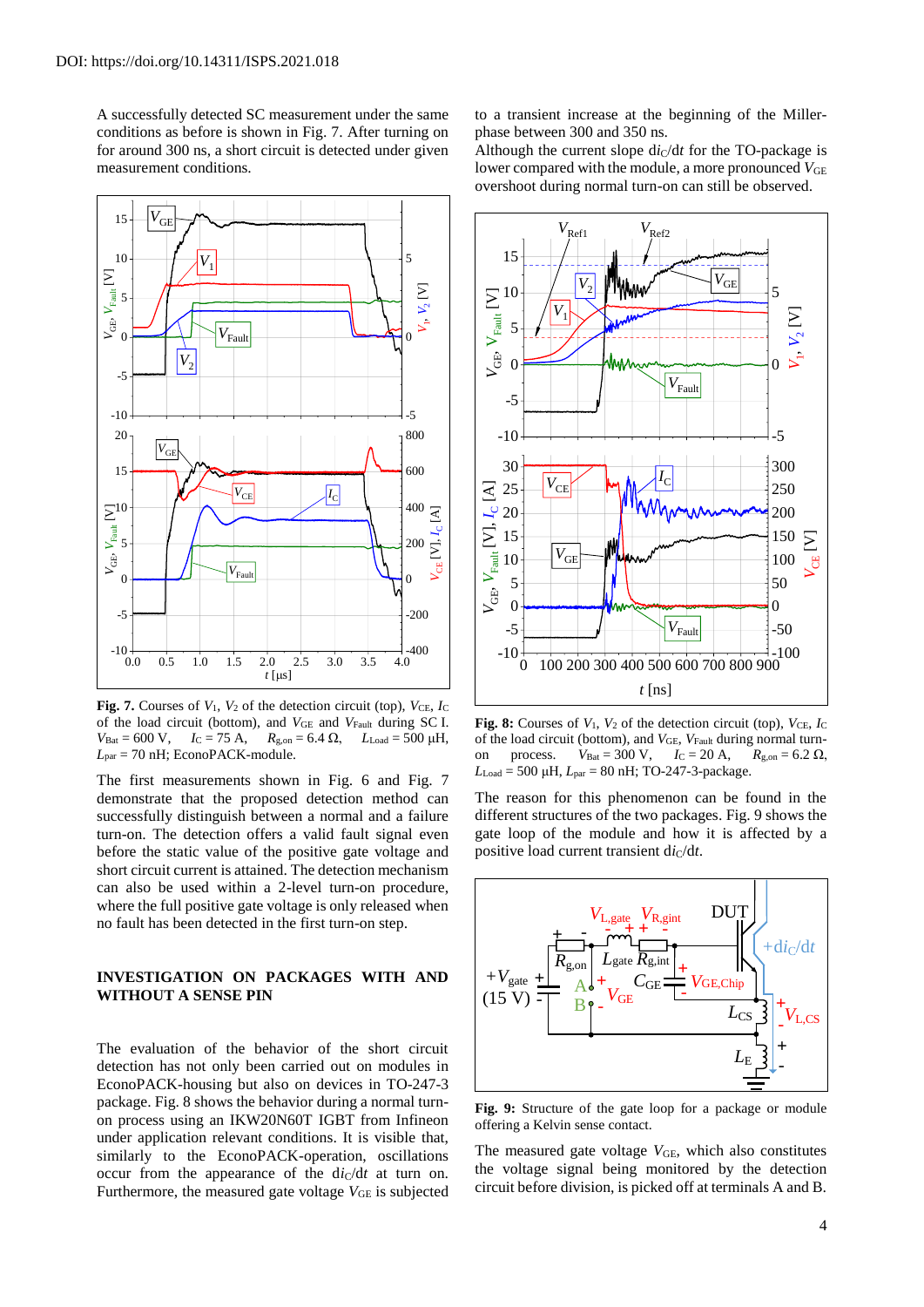During the occurrence of a collector current slope,  $V_{GE}$ does not correspond to the real chip-internal gate voltage *V*GE,chip. Across the stray inductance in the gate loop *L*gate and the common-source inductance *L*<sub>CS</sub> affected by the gate current slope and the collector current slope respectively, additional voltages are induced:

$$
V_{GE} = V_{R, gint} + V_{GE, chip} + V_{L,CS} - V_{L, gate}.
$$
 (3)

As

$$
V_{\text{L,CS}} + V_{\text{R,gint}} > V_{\text{L,gate}} \tag{4}
$$

applies, (5) holds.

$$
V_{GE} > V_{GE, chip} \tag{5}
$$

In contrast to the EconoPACK-module, a 3-pin TOpackage is not provided with a separate Kelvin sense contact for the gate driver. For the TO-package,  $L<sub>E</sub>$  in Fig. 9 is nonexistent, but there is a large *L*<sub>CS</sub>. Hence, this measurement error produced by *L*<sub>CS</sub> for a 3-pin TOpackage becomes more pronounced compared to the used module offering a separate Kelvin sense connection.

Furthermore, the so-called self turn-on effect [11] can lead to a transient increase of  $V_{GE}$  additionally for both package concepts.

In the measurements shown in [Fig. 8,](#page-3-1)  $V_{GE}$  exceeds the second reference  $V_{\text{Ref2}}$  before  $t_{\text{th}}$ , which normally would lead to a stopping of the charging process of  $C_2$  and the end of the rise of  $V_2$  accordingly, resulting in the output of a failure signal *V*<sub>Fault</sub>. Since the ohmic voltage divider consisting of the two resistors  $R_{div}$ , dimensioned with each 2.7 k $\Omega$ , is not frequency compensated,  $V_{\text{GF}}/2$ monitored by the detection logic is delayed to the original course of  $V_{GE}$ . To ensure fast and precise monitoring of the gate voltage, which this detection approach is aiming at, such a delay is generally considered as a disadvantage regarding the accuracy, especially for fast transitions. However, in the stated example this lack of precision turns into an advantage as it offers a certain level of robustness against the described transient gate voltage overshoot, oscillations, and noise. This results in a correctly detected normal turn-on process for the case depicted by [Fig. 8.](#page-3-1) Nevertheless, when decreasing  $R_{div}$  to 1 kΩ, the divider proves fast enough to be sensitive to the disturbance resulting in the output of a fault signal constituting a wrongly detected SC I turn on (false positive). Due to this issue, a precise and reliable operation of the detection circuit cannot be ensured and proven under all conditions when applying this detection method to a package missing a Kelvin sense emitter. Instead, the usage of a device with a Kelvin sense emitter is required and recommended.

# **VARIATION OF TURN-ON RESISTANCE AND SELF-ADAPTION**

Apart from the fast detection speed, the proposed method´s capability to dynamically self-adapt should also be given. Specifically, a change of the  $V_{GE}$  slope without any readjustment via  $R_1$  or  $R_2$  in Fig. 1 or the reference voltages is highlighted. A change of the switching speed may occur due to a change of the gate turn-on resistor or the input capacitance. The functionality of this  $V_{GE}$ -based detection method under an expanded condition set and its claimed self-adaption feature under different *V*<sub>GE</sub> slopes shall be investigated in this section. For this purpose an evaluation under a variation of the *R*g,on-values is performed.

## **Functional capability under a variation of** *R***g,on**

As the differences of the gate voltage courses get smaller with an increase in switching speed, distinguishing between normal and failure turn-on processes is considered to be more critical for low  $R_{\text{g,on}}$ -values.



<span id="page-4-0"></span>**Fig. 10:** Courses of detection circuit  $V_1$ ,  $V_2$  (top), load circuit *V*CE, *I*<sup>C</sup> (bottom), *V*GE, *V*Fault during normal turn-on process.  $V_{\text{Bat}} = 600 \text{ V}, \quad I_{\text{C}} = 75 \text{ A}, \quad R_{\text{g,on}} = 1.7 \Omega, \quad L_{\text{Load}} = 500 \mu\text{H},$  $L_{\text{par}}$  = 70 nH; EconoPACK-module.

According to the aforementioned results shown in [Fig. 6](#page-2-1) and [Fig. 7,](#page-3-0) where a datasheet- $R_{\text{g,on}}$  of 6.4  $\Omega$  is used, measurements with an R<sub>g,on</sub> of 1.7  $\Omega$  and 3.5  $\Omega$ , respectively have been carried out. For both values, the separation of normal and failure cases is working reliably.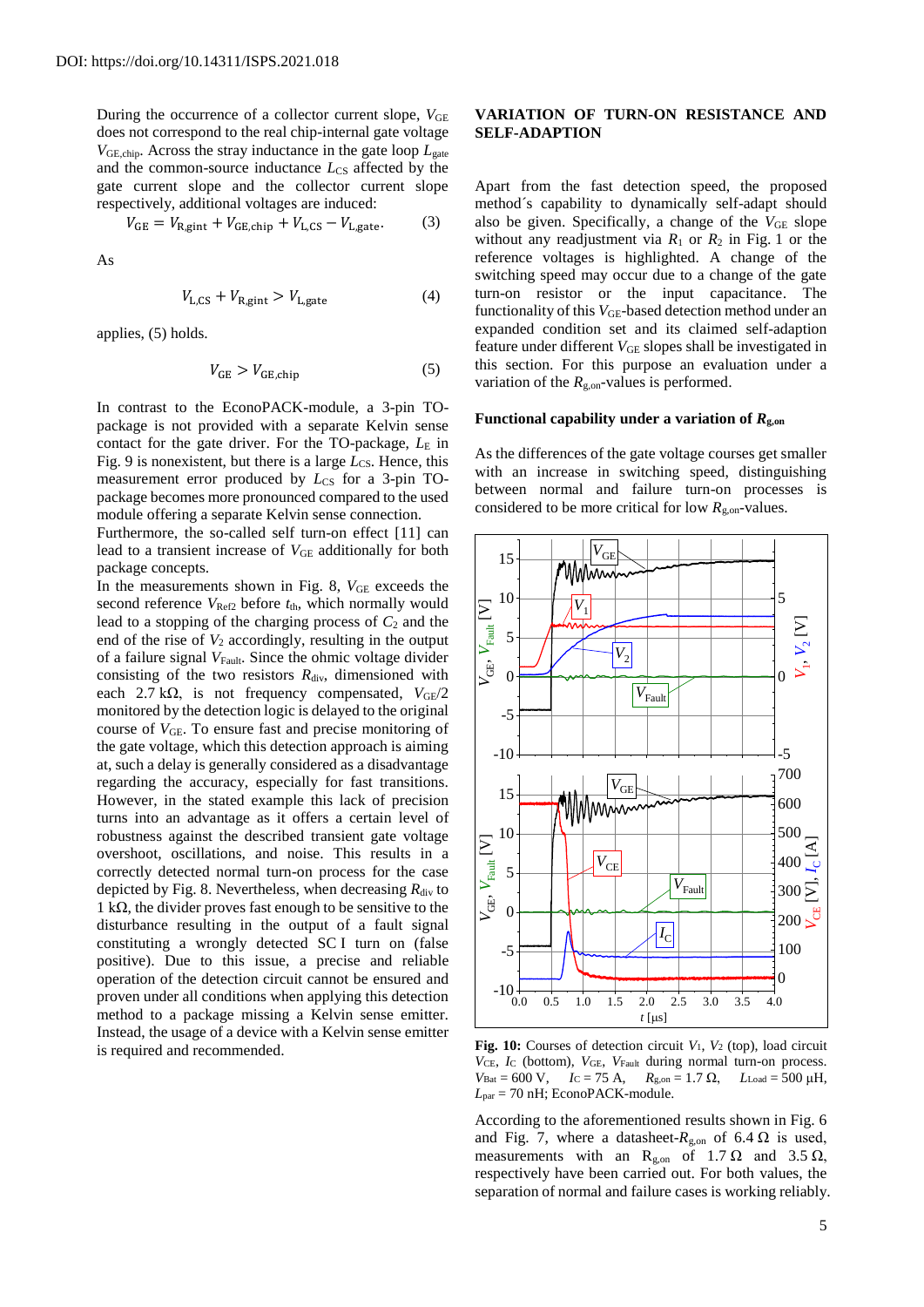[Fig. 10](#page-4-0) and [Fig. 11](#page-5-0) show the measurement results for  $R_{\rm g,on} = 1.7 \Omega$  representatively.



<span id="page-5-0"></span>**Fig. 11:** Courses of  $V_1$ ,  $V_2$  of the detection circuit (top),  $V_{\text{CE}}$ ,  $I_{\text{C}}$ of the load circuit (bottom) and *V*GE, *V*Fault during SC I.  $V_{\text{Bat}} = 600 \text{ V}, \quad I_{\text{C}} = 75 \text{ A}, \quad R_{\text{g,on}} = 1.7 \Omega, \quad L_{\text{Load}} = 500 \text{ µH},$  $L_{\text{par}}$  = 70 nH; EconoPACK-module.

#### **Investigation on self-adaptive behavior**

Conventional gate voltage-based SC I detections rely on attaining one reference voltage level within a certain time to detect a potential short. A big advantage of the proposed detection method is claimed to be the utilization of two reference voltages [5]. In theory, this allows the detection circuitry to dynamically self-adapt to different  $V_{GE}$  slopes, as the time  $t<sub>th</sub>$  will automatically shift to certain values when  $t_1$  is changed due to flatter or steeper *V*GE slopes.

For a conventional gate voltage-based SC I detection the top of [Fig. 12](#page-5-1) depicts the *V*<sub>GE</sub>-courses of normal and failure turn-on processes for a variety of  $V_{GE}$  slopes schematically.  $t_{\text{th}}$  is fixed to a constant value, represented by the constant  $V_1$ .  $V_2$  is, similarly to the method discussed in this paper, used to assess the turn-on speed and to distinguish between a normal and a failure turn-on (see [Fig. 12](#page-5-1) bottom). As a result, the conventional approach would classify both a fast normal turn-on (Fig. 12: steep slope, normal), as well as a slow failure turn-on (Fig. 12: flat slope, SC I) incorrectly. Only the case for medium slopes is assessed correctly, as  $t_{\text{th}}$  fits to the proper separation of normal and SC I turn on.



<span id="page-5-1"></span>**Fig. 12:** Simplified schematic courses of *V*GE for three different slopes under normal and low inductive SC I turn-on conditions for conventional gate voltage based method (top). Courses of the detection circuitry with only one voltage reference (*V<sub>Ref,</sub> top,* represented by *V*1, bottom). To provide comparability with the approach presented in this paper, *V*<sup>1</sup> is set to a constant value, representing the fixed threshold time *t*th (see also [5]).

In contrast, the proposed principle relying on two voltage reference levels should categorize all switching events correctly. This can be achieved because  $t_{\text{th}}$  is correlated to the variable value of  $t_1$ . Therefore,  $t_1$ , describing the time within which *V*<sub>Ref1</sub> is attained, acts as a determining factor and is used to adjust  $t_{\text{th}}$  and set it to a certain value according to the switching speed being present in the interval for  $V_{GE}$  <  $V_{Ref1}$ . Given this mechanism, also schematically depicted in [Fig. 13](#page-6-0) for the steep and flat slope case, a self-adaption to different switching speeds shall be enabled without the necessity to readjust the circuitry. The appropriate schematic courses of  $V_1$  and  $V_2$ are drawn in the lower part of [Fig. 13.](#page-6-0)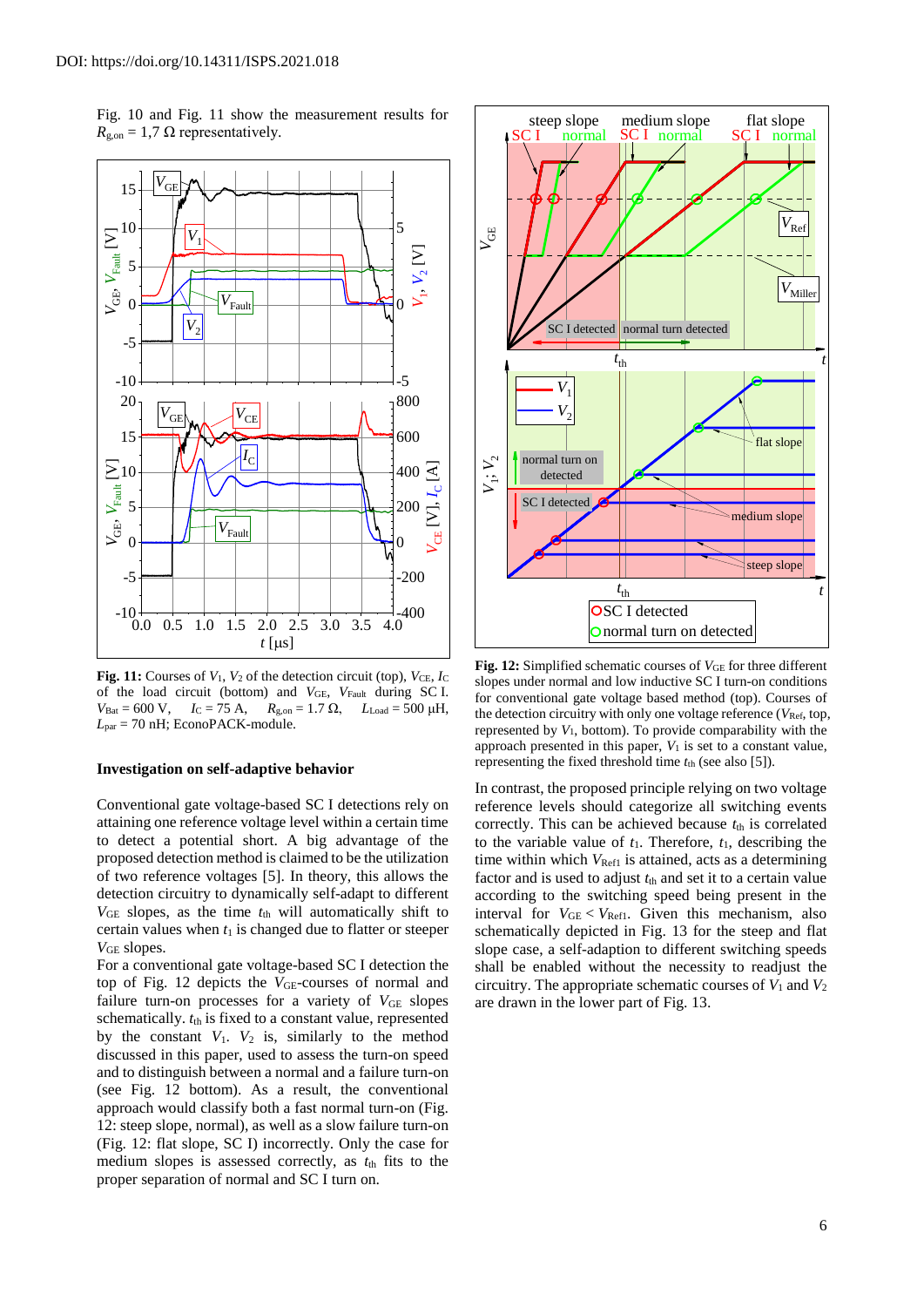

<span id="page-6-0"></span>**Fig. 13:** Simplified schematic courses of *V*GE for the steep and flat slope cases of [Fig. 12](#page-5-1) under normal turn-on and SC I conditions (top). Courses of the proposed detection circuitry using two voltage reference levels (bottom). *t*th is set dynamically according to *t*1, which adapts to the slope of *V*GE (see also [5]).

Regarding the measurements shown in this paper for the EconoPACK-housing, the correct classification of the switching events for different  $R_{\text{g,on}}$ -values between 1.7  $\Omega$ and  $6.4 \Omega$ , shown in [Fig. 6,](#page-2-1) [Fig. 7,](#page-3-0) [Fig. 10](#page-4-0) and [Fig. 11,](#page-5-0) could be obtained without a readjustment of the detection circuitry. Nevertheless, this achievement does not rely on dynamic self-adapting behavior. [Fig. 14](#page-6-1) displays the comparison of the *V<sub>GE</sub>*-courses for the fastest normal turn-on at  $R_{\rm g, on} = 1.7 \Omega$  and the slowest SC I turn-on at  $R_{\text{g,on}} = 6.4 \Omega$ .



<span id="page-6-1"></span>**Fig. 14:**  $V_{GE}$  for the fastest normal turn on at  $R_{g,on} = 1.7 \Omega$  and the slowest SC I turn on at  $R_{\text{g,on}} = 6.4 \Omega$ .

The slight exceedance of  $V_{\text{Ref2}}$  at the beginning of the Miller-phase is not taken into consideration by the detection circuitry because of the already explained smoothing behavior of the ohmic voltage divider. Despite the smaller  $R_{\text{g,on}} = 1.7 \Omega$ , the normal turn-on process is still slower than the SC I turn on at higher  $R_{\text{g, on}}$  (6.4 Ω) regarding the surpassing of the second reference  $V_{\text{Ref2}}$ . The correct categorization of both the cases shown i[n Fig.](#page-6-1)  [14](#page-6-1) without any readjustment is based on this fact instead of a dynamic self-adaption.

In contrast to the theoretic considerations of [Fig. 12](#page-5-1) (top) and [Fig. 13](#page-6-0) (top), the crossing of the first reference  $V_{\text{Ref}}$ does not change significantly with a variation of  $R_{\text{g,on}}$ within a certain range. As a result, a dynamic selfadaption would not happen in this case. The weak dependence of  $t_1$  on  $R_{g,on}$  is also due to the relatively high internal gate resistance  $R_{\text{g,int}} = 8.5 \Omega$  present in the DUT, which attenuates changes of the external gate resistance. The self-adaptive behavior can only be proven, when the SC I turn-on is slower than the normal turn-on across the entire *V*<sub>GE</sub>-course (see [Fig. 13\)](#page-6-0). In this case, a conventional gate voltage-based detection method would fail (see [Fig. 12\)](#page-5-1). Furthermore, a self-adaption could potentially only take place if the surpassing of  $V_{\text{Ref1}}$ occurred at considerably different times  $t_1$  for both cases so that an adjustment of  $t<sub>th</sub>$  could take place.

## **CONCLUSION**

A discrete gate voltage-based SC I detection introduced in [5] has been presented and tested. The results show that the proposed method can detect a low inductive SC type I failure in a very fast and reliable way. The failure will be detected when  $V_{GE}$  attains the second voltage reference level. For the used 75 A EconoPACK-module, the SC I was detected 270 ns and 300 ns after turn-on for external gate turn-on resistances of 1.7  $\Omega$  and 6.4  $\Omega$ , respectively. Subsequently, for different gate resistors and input capacitances, the detection speed varies.

Furthermore, the reliability of the method highly depends on the package form of the DUT.